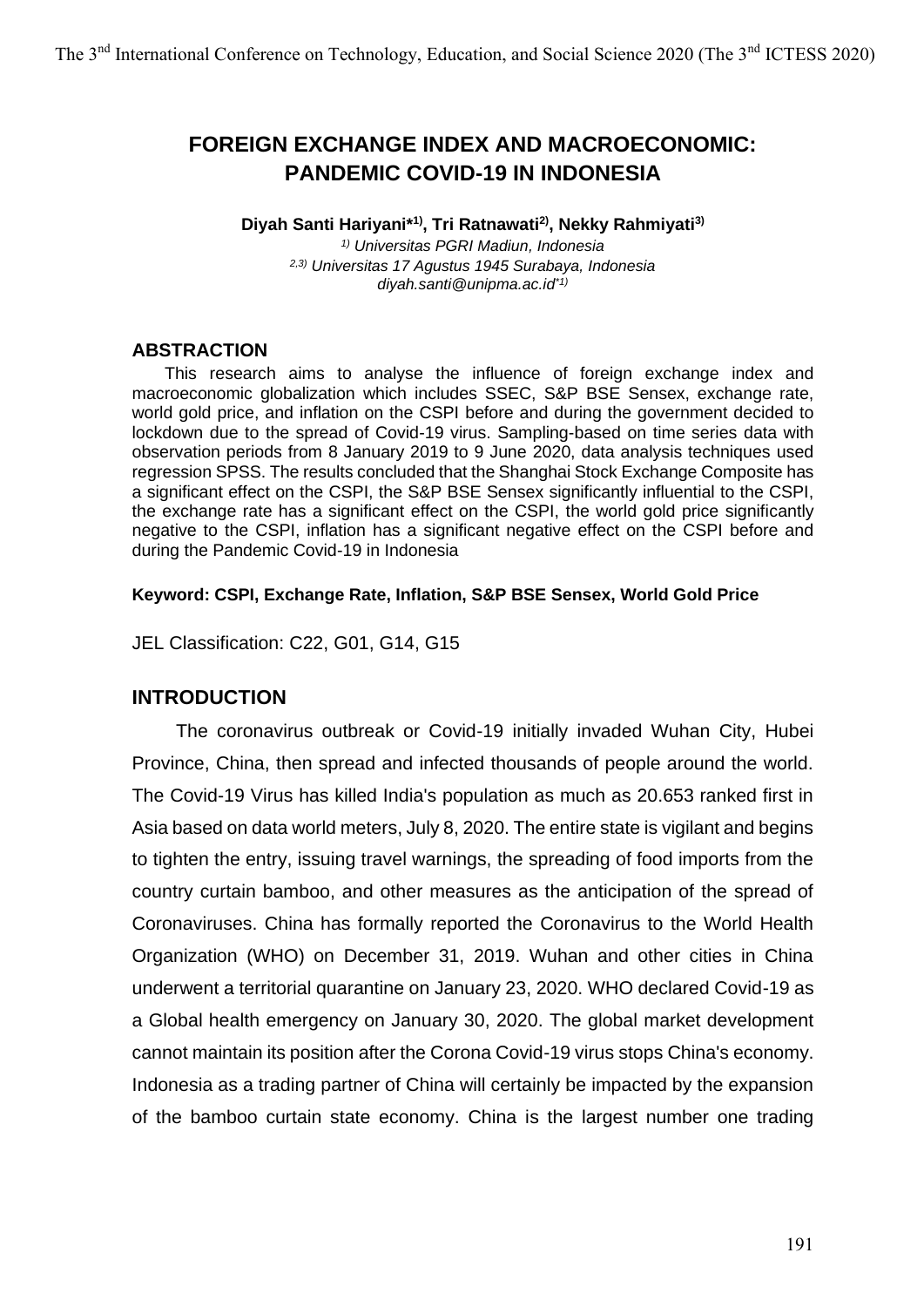partner in Indonesia, the second is India and then followed by South Korea as shown in figure 1 below:



Figure 1. Indonesia Main Trading Partners Year 2018

Corona Virus has a considerable influence on the global economy, especially the bamboo curtain country, China as the main player on international trade that has a big influence on Indonesia. China has reported a decrease in export performance by 17.2% since February 2019 and the largest during the trade war with the United States. Moreover, imports also slumped 4% compared to the previous year plus the presence of the Coronavirus outbreak is making the plant activity slowed and even the slowdown was worse than the conditions during the global financial crisis.

Since the Coronavirus (Covid-19) was first discovered in China in December 2019, torn made panic worldwide, as it not only caused casualties but also had a significant impact on global financial markets. Many investors reveal viruses will impair economic growth, resulting in mass sales of its shares resulting in reduced stock prices. The Shanghai Stock Exchange Composite index, S&P BSE Sensex and Composite Stock Price Index decreased in value due to the uncertainty of Corona-virus pandemic. According to (Tandelilin & Eduardus, 2010), the definition of CSPI or Composite Stock Price Index is an index that uses all shares recorded as a component of price index calculation. The indicator used to see the development of the Indonesian capital market is the Composite Stock Price Index (CSPI) which is the stock market index used by CSPI and this index reflects Indonesia's economic condition. The value of shares decreased can be due to changes in the policy during a pandemic such as changes in working hours, trading

Source: BPS, May 2019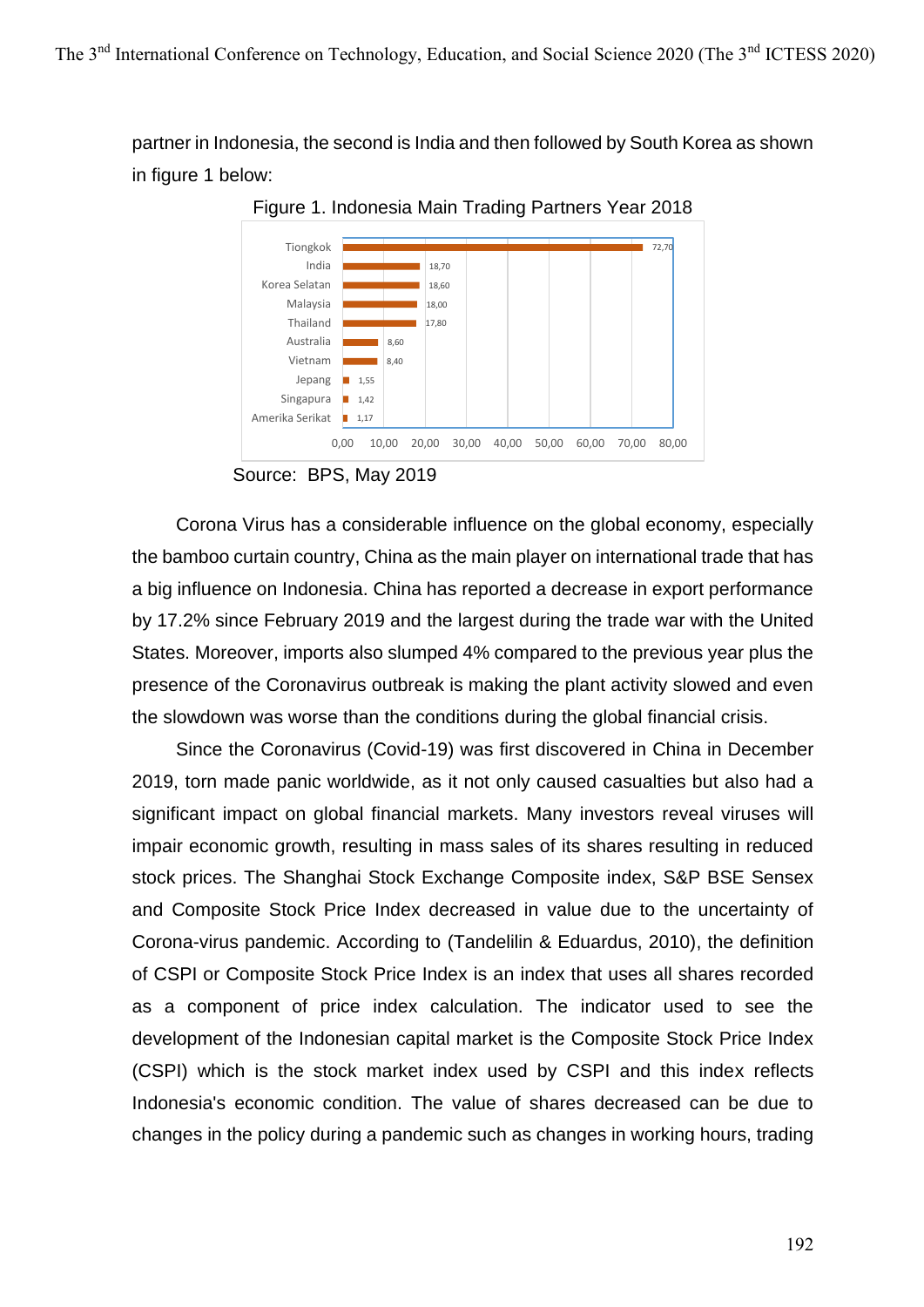halt, changes in auto rejection nevertheless there are still companies that do IPO or the emergence of the go public companies that have been on the exchanges in this pandemic. The overall decline in the CSPI value during the pandemic under 5% (Selasi, 2020). This pandemic has a significant impact on the trading on the exchanges as indicated by the decline in the Composite Stock Price Index (CSPI) on the Indonesia Stock Exchange as shown in figure 2.





The development of the CSPI from January 2019 before the occurrence of Covid-19 had a downward trend despite the rise in December 2019 then sharply dropped in March 2020 when the entry of the Covid-19 outbreak to Indonesia, on 20 March 2020 the Indonesian Government took the policy to do physical distancing, using masks, snaking the school, doing work from home, and so on. Indonesia has now ranked 6th total deaths in Asia after China with a death total of 3.309.



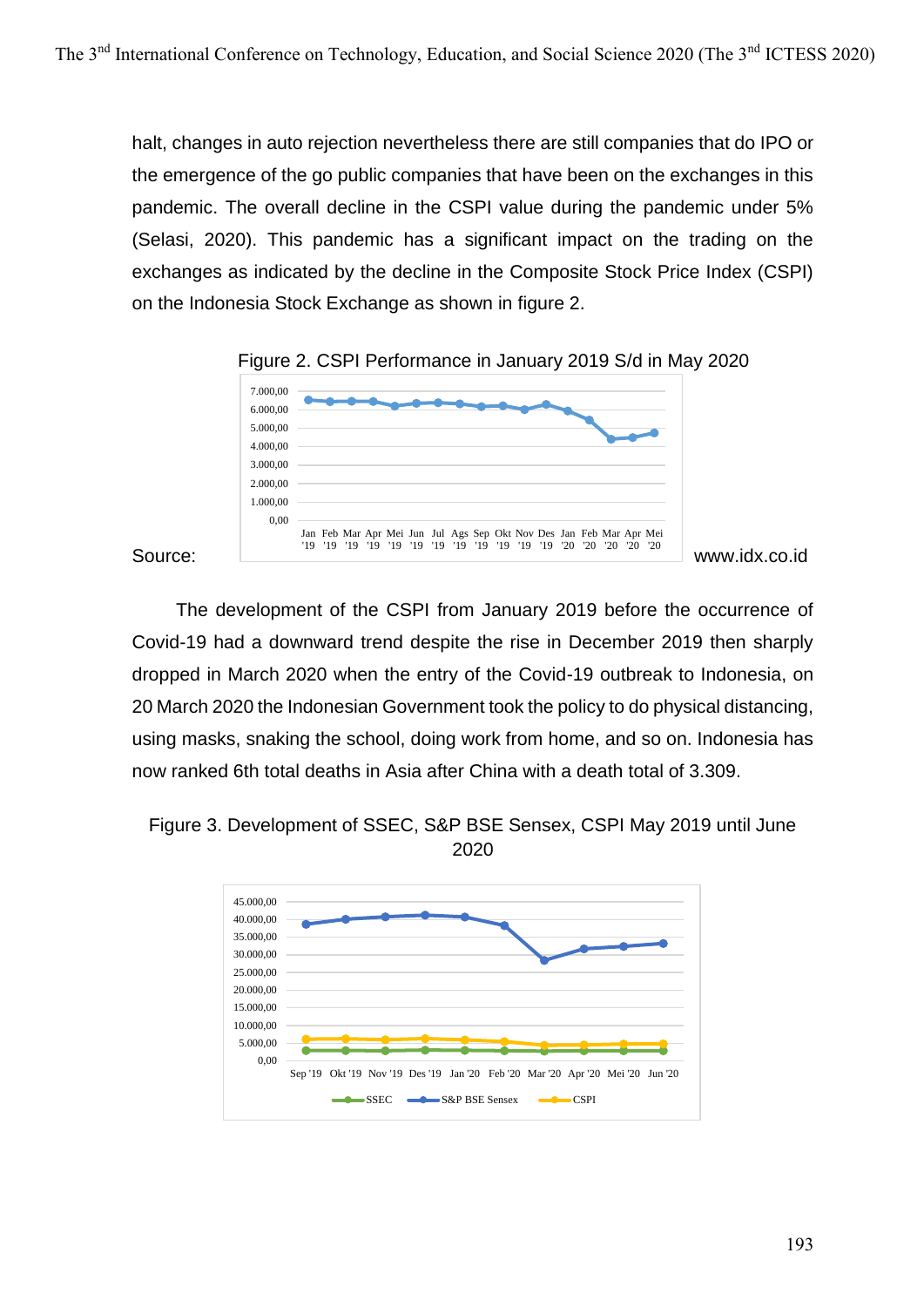On figure 3 shows the development of the SSEC (China), S&P BSE Sensex (India) which is the most major trading partner in Indonesia in 2018. The development of SSEC, S&P BSE Sensex, CSPI for a period before the time of the Covid-19 was a sharp decline in March 2020. (Dewi & Masithoh, 2020) in her research found that the CSPI before and after the Covid-19 occurred a significant difference where the results of the CSPI after the Covid-19 were smaller (sharply dropped) compared to the CSPI before the Covid-19 happened. Based on the research results of (Ichsani, Mariana, & Andari, 2019) that the Shanghai Composite Index Composite (SSEC) has a positive effect on the Jakarta Composite Index (JKSE). (Anggraini & Nurhadi, 2019) show Shanghai Composite Index Composite has a negatif significant on CSPI





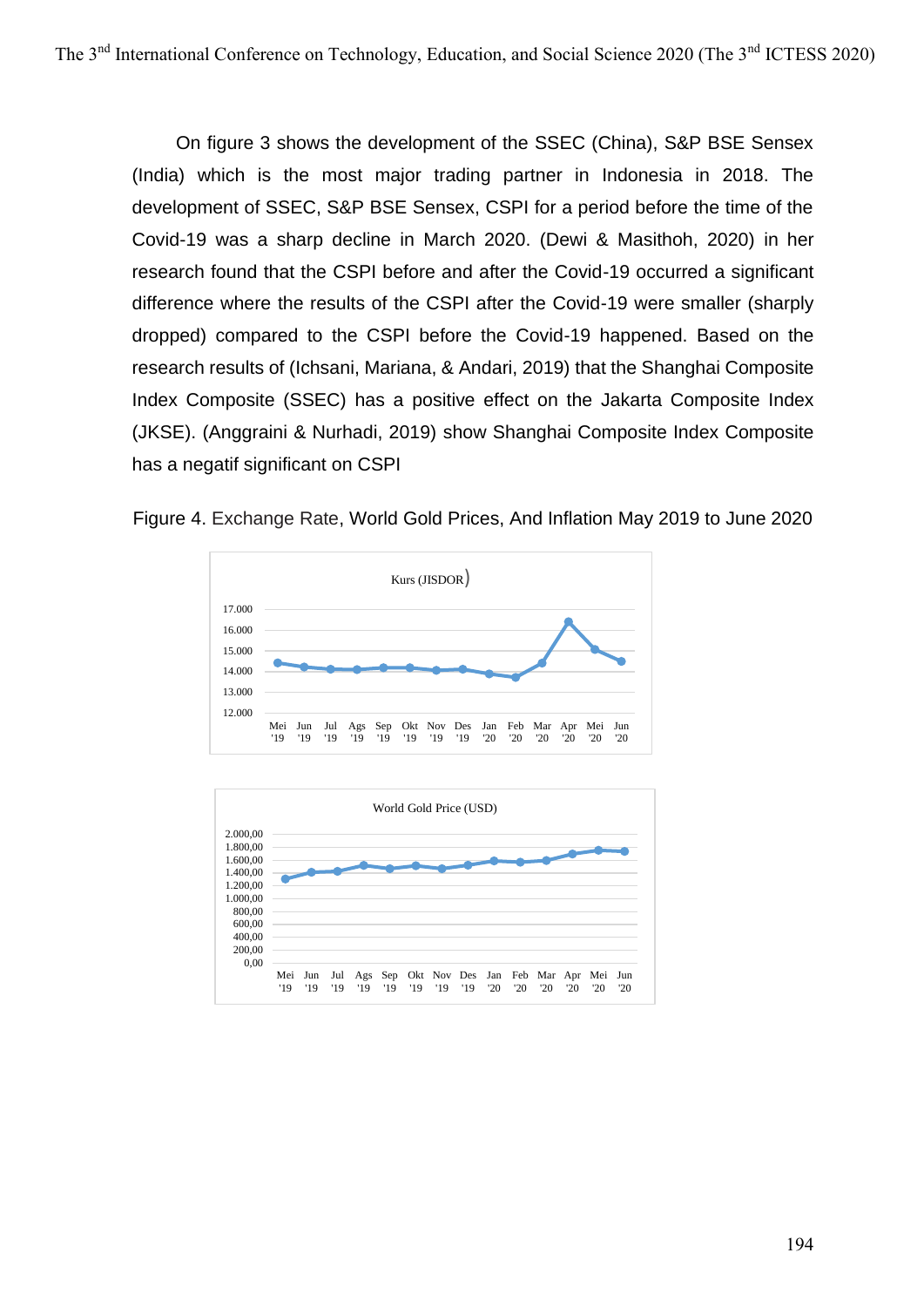

Source: www.bi.go.id

Based on figure 4 shows that in the period of Covid-19 The magnitude of the rupiah exchange rate against the Amerika dollar is weakening the largest in April 2020, while the price of gold is always experienced a very significant increase. For the inflation rate was fluctuating and sharply decreased in March 2020. (Smith, 2001) concludes that world gold prices negatively affect the movement of the stock price index in the Americas. Unlike the (Twite, 2002) found that gold is one of the factors that positively affect the movement of the stock indices in Australia. (Hooker, 2004) said the inflation rate influenced the price of the stock, (Prasetyanto, 2017) that inflation has a significant negative impact on the CSPI. (Fahmi, 2013) said if the rupiah is weakening, foreign investors will likely ask for a return from its large shares so that it can cause the CSPI to decline. (Oktavia & Handayani, 2018) that the exchange rate did not have a significant effect on the CSPI, while (Jayanti, Darminto, & Sudjana, 2013) found that the exchange rate was significantly negative against the CSPI

That examines (Ato Forson & Janrattanagul, 2014) the relationship of Thai Stock Exchange Index (SETI) and macroeconomic variables. (Narayan & Narayan, 2012) the impact of macro economy of the United States on stock markets Asian countries (China, India, Philippines, Malaysia, Singapore, Thailand, South Korea). The focus of the research is on analyzing the foreign exchange index and macroeconomic, which is measured from the global stock price index of the 2 most prominent Indonesian trading partners of 2018 (Shanghai Composite in China, BSE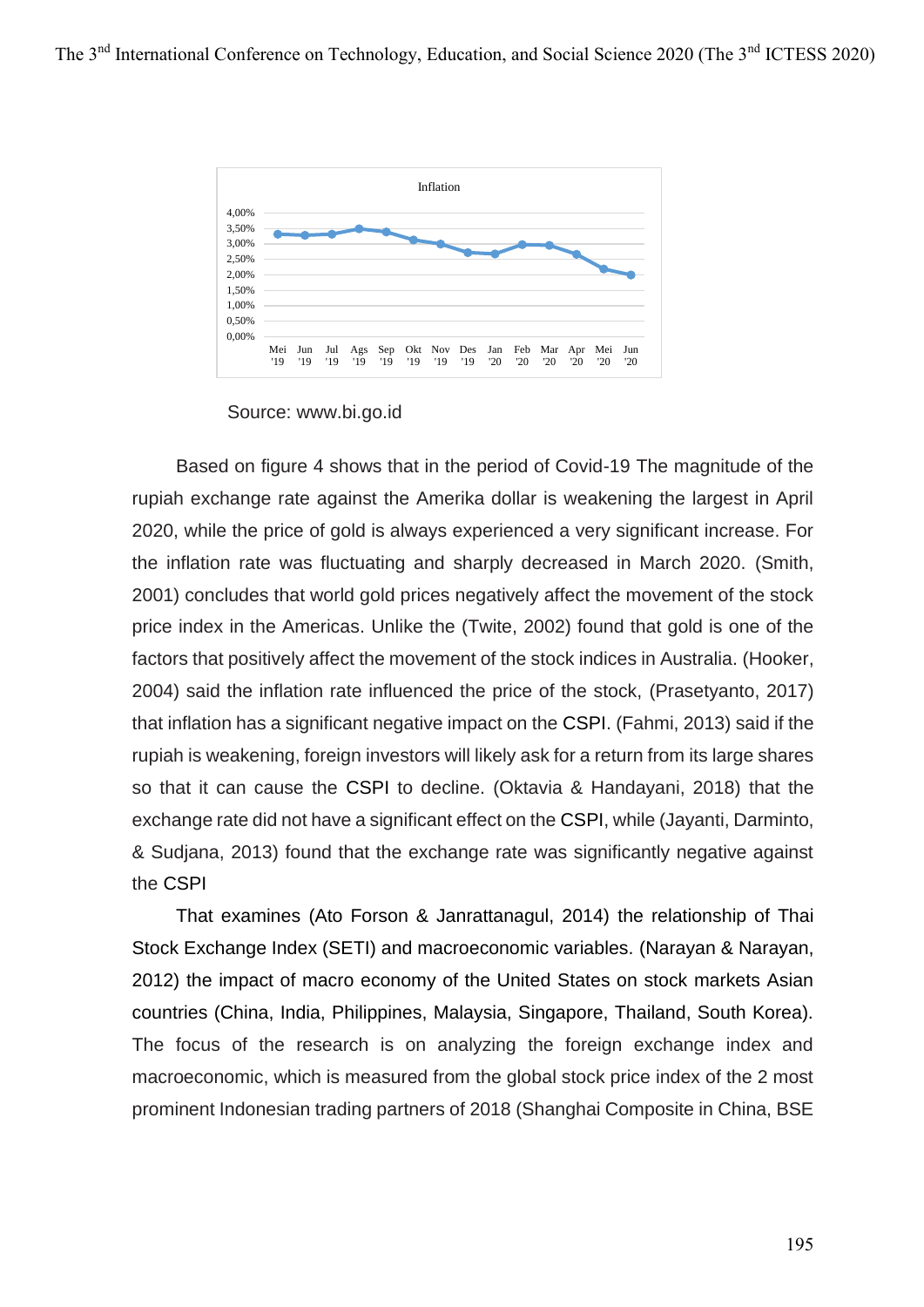Sensex 30 in India) and exchange rate, world gold price, inflation to the CSPI movement at the time before and during the Pandemic Covid-19.

### **LITERATUR REVIEW**

Macro Globalization Economics of this research using the global stock price index of 2 Indonesia's leading trading partners in 2018, the first, the Shanghai Stock Exchange Composite (SSEC) was also called China founded Stock Exchange on 26 November 1990 and started operating on 19 December 1990 using the base value of 100 (Bloomberg). SSE is directly regulated by the China Securities Regulatory Commission (CSRC). Second, BSE Sensex 30 was a capital market index of the modernisenous financing for 30 large and well-established companies on the Mumbai Stock Exchange, India. The 30 companies of this component are part of the largest and most traded stocks, representing various industrial sectors in the Indian economy. SENSEX was opened since 1 Januari1986

Macroeconomic indicators that are often associated with capital markets are fluctuations in interest rates, inflation, rupiah exchange rates, oil prices, and world gold prices (Surbakti, Achsani, & Maulana, 2016). The change in interest rate will affect the price of the stock upside down in the caterpillar state where if the interest rate increases, then the share price will decrease, otherwise if the interest rate falls, the share price rises (Tandelilin & Eduardus, 2010). Inflated inflation will reduce the strength of the purchasing power of rupiah that has been invested (Tandelilin & Eduardus, 2010). Therefore, the risk of inflation can also be called the risk of purchasing power. If inflation increases, investors usually demand a premium inflation supplement to compensate for a decrease in the buying power it has suffered. The exchange rate is one indicator that affects the activity in the stock market as well as in the money market because investors tend to be cautious about investing in a portfolio. Gold prices are determined by supply levels and gold demand from around the world. Demand for gold by investors as a tool to diversify assets to reduce investment risk because gold is an alternative investment in addition to stocks that have a return above the inflation rate. Therefore, the demand for gold increased and caused a rising gold price (Sunariyah, 2006).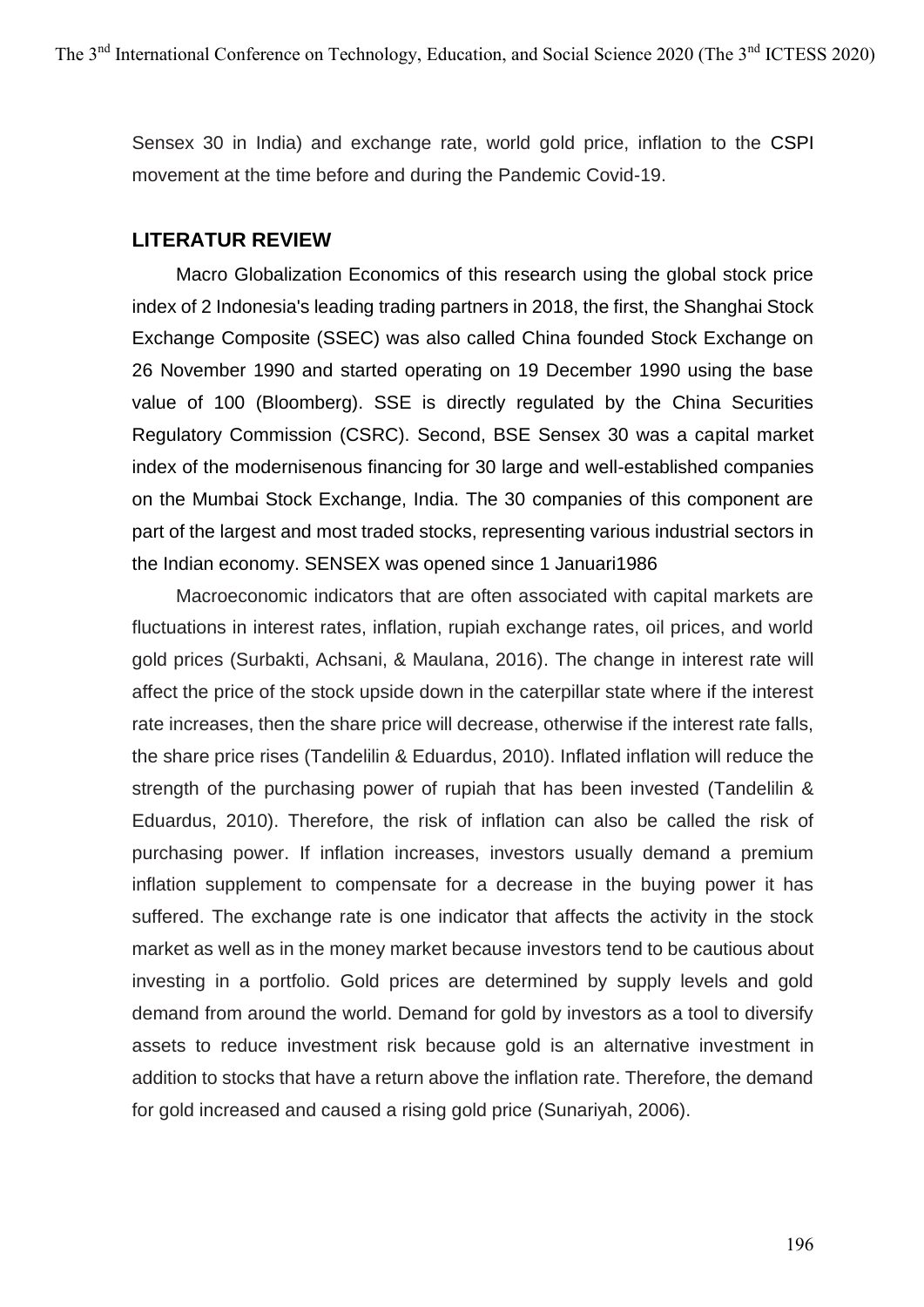Previous research that has been conducted is according to (Utama & Artini, 2015) shows that the Dow Jones Index (IDJ) and the Straits Times Index (IST) were partially positively influential on the CSPI, while the FTSE100 and Nikkei 225 indices did not affect the CSPI. (Nugraha & Dewi, 2015) show that the SBI rate and the exchange rate partially negatively affect the CSPI. Meanwhile, the Dow Jones index and the Nikkei 225 index partially positively influence the CSPI during the year 2009- 2013. (Surbakti et al., 2016) Show DJIA and the exchange rate affect the CSPI while the price of gold, interest rates and inflation does not affect the CSPI. (Sartika, 2017) show has no significant influence between interest rates, rates, world oil prices and world gold prices on the CSPI and the Jakarta Islamic Index (JII). (Kusumawati & Asandimitra, 2017) the results of this study showed that DJIA, FTSE100, Hang Seng, money supply and exports do not affect the CSPI. NIKKEI 225, KOSPI and gold prices have a positive relationship with the CSPI. (Aditya, Sinaga, & Maulana, 2018) results of his research concluded that DJIA and Nikkei 225 have a significant positive influence on the CSPI. BI rate, Rupiah exchange rate against the USD and dummy crisis significantly negative influence on the CSPI. While the DAX variables, inflation and world gold prices have no significant effect on the CSPI. (Anggraini & Nurhadi, 2019) The aim analysis of the Dow Jones Industrial Average (DJIA) index, the Shanghai Stock Exchange (SSE) index, the USD/IDR rate and the BI Rate were significant in response to the consolidated stock price Index period 2015-2018. DJIA partial influence is positive and significant to the CSPI. The SSE index and the USD/IDR exchange rate negatively and significantly affect the CSPI. BI Rate is negative but not significant to the CSPI.

## **RESEARCH HYPOTHESIS**

- H1: Shanghai Stock Exchange Composite has a significant effect on the CSPI before and during Covid-19 in Indonesia
- H2: S&P BSE Sensex has a significant effect on the CSPI before and during Covid-19 in Indonesia
- H3: The exchange rate has a significant effect on the CSPI before and during Covid-19 in Indonesia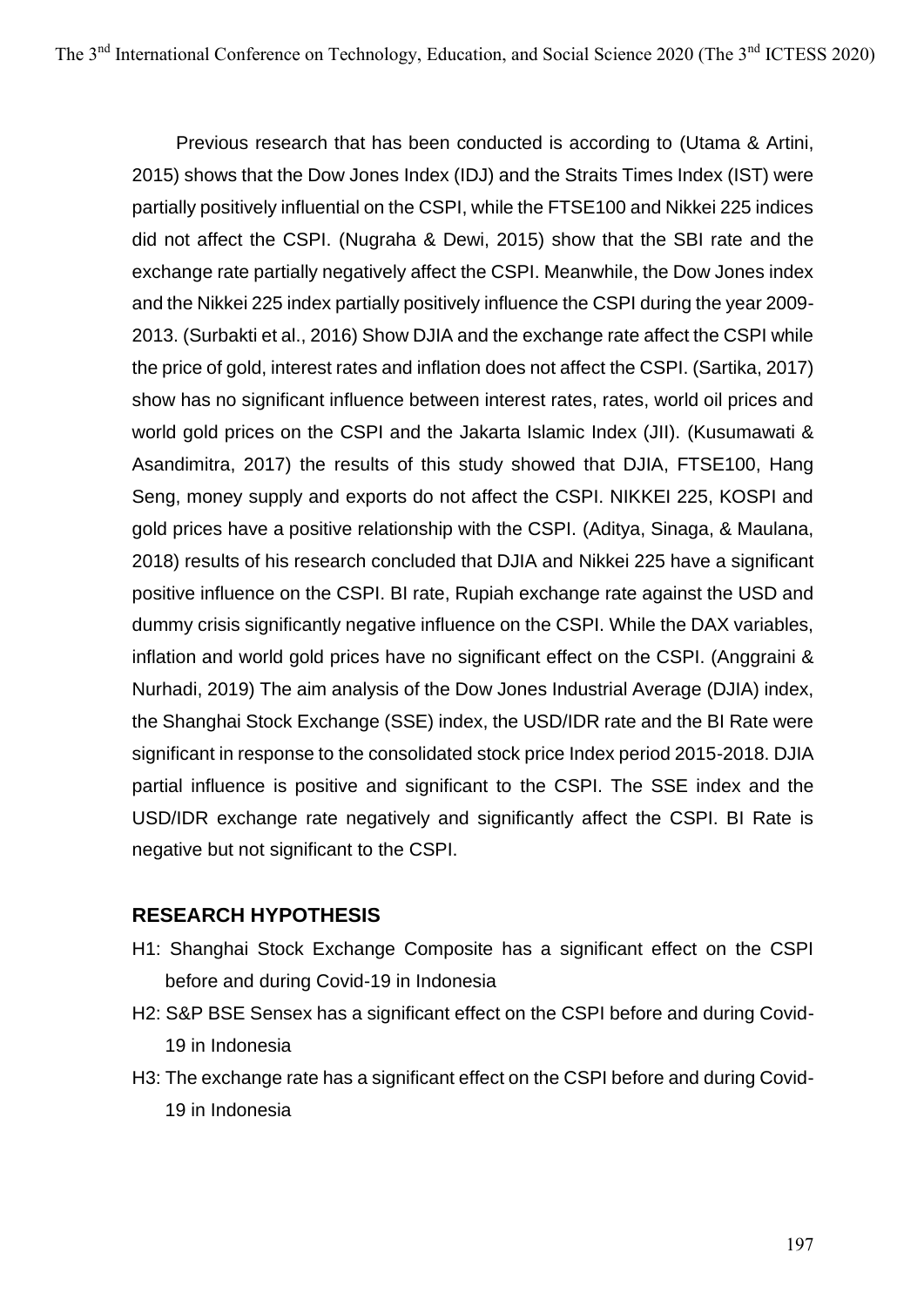- H4: The world gold price has a significant effect on the CSPI before and during Covid-19 in Indonesia
- H5: The inflation has a significant effect on the CSPI before and during Covid-19 in Indonesia

## **METHODOLOGY**

This study took secondary data before and during Indonesia set lockdown decision up to announce new normal and opened large-scale social restriction on 8 June 2020, data retrieval time-series observations from January 8, 2019, to June 9, 2020, with a sample amount of 70 in the form of secondary data that can be accessed from multiple pages that provide online data from www.investing.com and www.idx.co.id The analytical techniques used are multiple linear regression. With a variable Shanghai Stock Exchange Composite (X1), S&P BSE Sensex (X2), Exchange rate (X3), World Gold Price ( X4), Inflation (X5) and Composite Stock Price Index (Y).

## **RESULT AND DISCUSSION**

The regression test results are as follows:

|                           | <b>Table 1 Regression Analysis Results</b>            |          |                                                 |                                             |                       |      |                                                       |       |  |
|---------------------------|-------------------------------------------------------|----------|-------------------------------------------------|---------------------------------------------|-----------------------|------|-------------------------------------------------------|-------|--|
| Coefficients <sup>a</sup> |                                                       |          |                                                 |                                             |                       |      |                                                       |       |  |
|                           | Model                                                 | B        | Unstandardized<br>Coefficients<br>Std.<br>Error | Standardized<br>Coefficients<br><b>Beta</b> | t                     | Sig. | Collinearity<br><b>Statistics</b><br><b>Tolerance</b> | - VIF |  |
|                           | (Constant)                                            | 646,242  | 1121,874                                        |                                             | $-576, 567$           |      |                                                       |       |  |
|                           | <b>SSEC</b>                                           | ,617     | ,236                                            |                                             | ,096 2,615 ,011       |      | ,300 3,328                                            |       |  |
|                           | <b>BSE</b>                                            | ,143     | ,009                                            |                                             | 1,009 16,459 ,000     |      | ,109 9,204                                            |       |  |
|                           | <b>KURS</b>                                           | ,127     | ,038                                            |                                             | ,170 3,373 ,001       |      | ,160 6,258                                            |       |  |
|                           | <b>GOLD</b>                                           | $-1,268$ | ,252                                            |                                             | $-136 - 5028$ , 000   |      | ,561 1,784                                            |       |  |
|                           | <b>INFLATION</b>                                      | 277,013  | 90,695                                          |                                             | $-0.080 -3.054$ , 003 |      | ,598 1,671                                            |       |  |
|                           | a. Dependent Variable: CSPI                           |          |                                                 |                                             |                       |      |                                                       |       |  |
|                           | Source: Data processed using SDSS version 20.0 (2020) |          |                                                 |                                             |                       |      |                                                       |       |  |

Source: Data processed using SPSS version 20.0 (2020)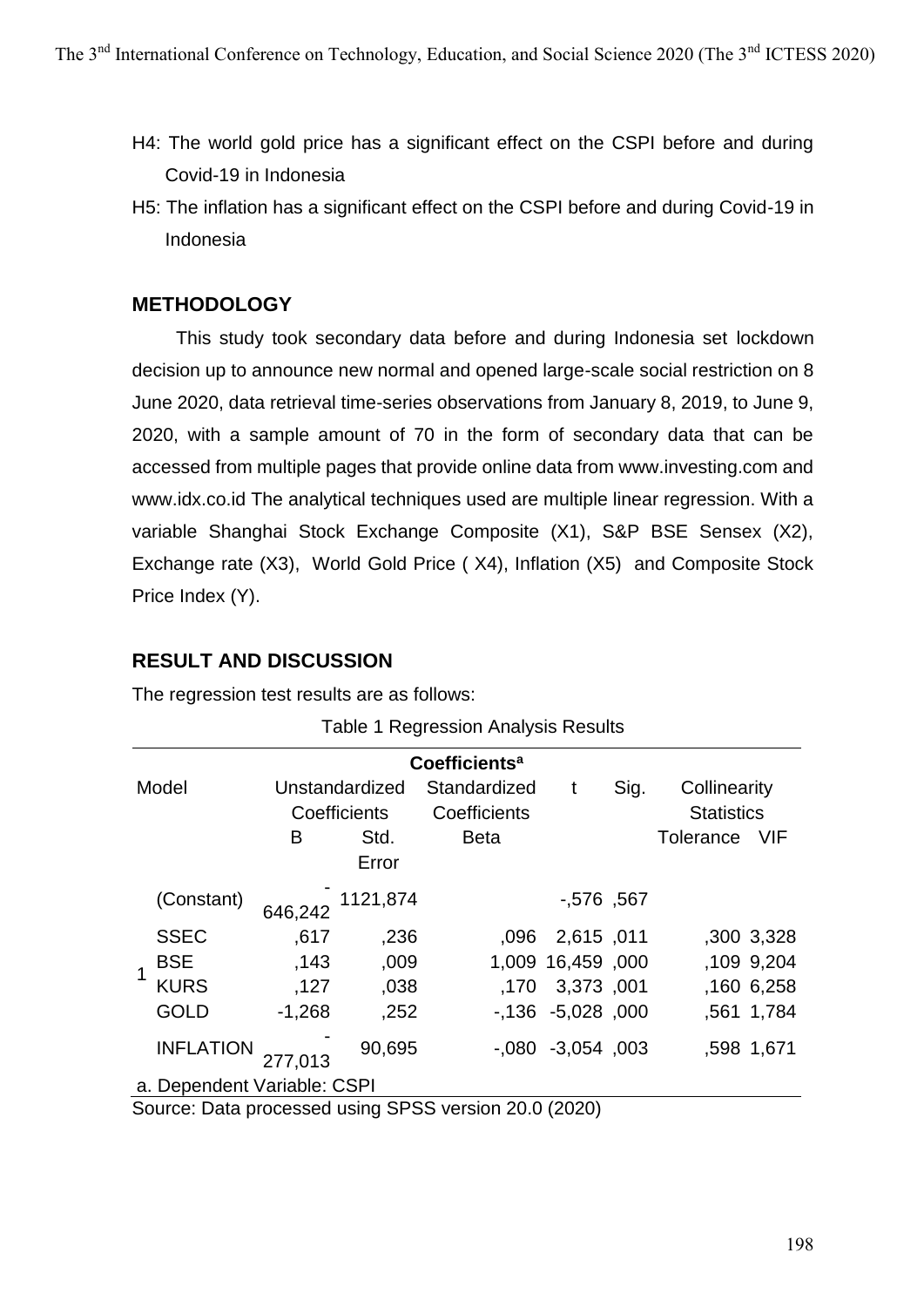The results of the above statistical data processing are obtained multiple linear regression equations as follows:

 $Y = -646,242 + 0,617 (X_1) + 0,143 (X_2) + 0,127 (X_3) - 1,268 (X_4) - 277,013 (X_4).$ Based on the results of multiple regression analyses showed that all independent variables have a significant effect on the dependent variables of the CSPI. Variable X1, X2, X3 has a significant positive influence on Y while for the variable X4 and X5 has a negative influence on Y

## **Hypothesis 1 (Shanghai Stock Exchange Composite/SSEC)**

Based on table 1 known coefficient β, Shanghai Stock Exchange Composite/SSEC is worth a positive value of 0.617, this means that every SSEC increase will increase CSPI The value of Sig < Alpha (5%) i.e. 0.011 < 0.05 and thus the H1 is accepted, the SSEC has a significant effect on the CSPI The relationship between the countries is very strong, China is the most prominent partner with Indonesia until now there are several cooperation agreements conducted by Indonesia and China. The signing of a memorandum of understanding or Memorandum of Understanding (MoU) in the field of Economomic with the increasing value of exports of Oil Palm, the transportation sector is through the construction of rapid rail Jakarta-Bandung, Maritime and SAR, the prevention of double taxation in the field of exports and imports, 2015-2020 space cooperation, bilateral relations in enhancing the performance of state-owned enterprises to BUMN, The building of infrastructure between the Ministry of BUMN, Reform Commission, and national development of the PRC. The cooperation that has been formed by the two countries in this field that can affect the performance of the Shanghai Stock Exchange Composite/SSEC and the CSPI. The research is in line with the research of (Ichsani et al., 2019), (Sihombing & Rizal, 2014), (Anggraini & Nurhadi, 2019) that SSEC has a significant negative impact on the CSPI

#### **Hypothesis 2 (S&P BSE Sensex)**

The value of Sig < Alpha (5%) i.e.  $0.000 < 0.05$ , therefore, the H2 hypothesis was accepted, so S&P BSE Sensex has a significant effect on the CSPI India has a second-order after China as a trading partner with Indonesia. Cooperation that has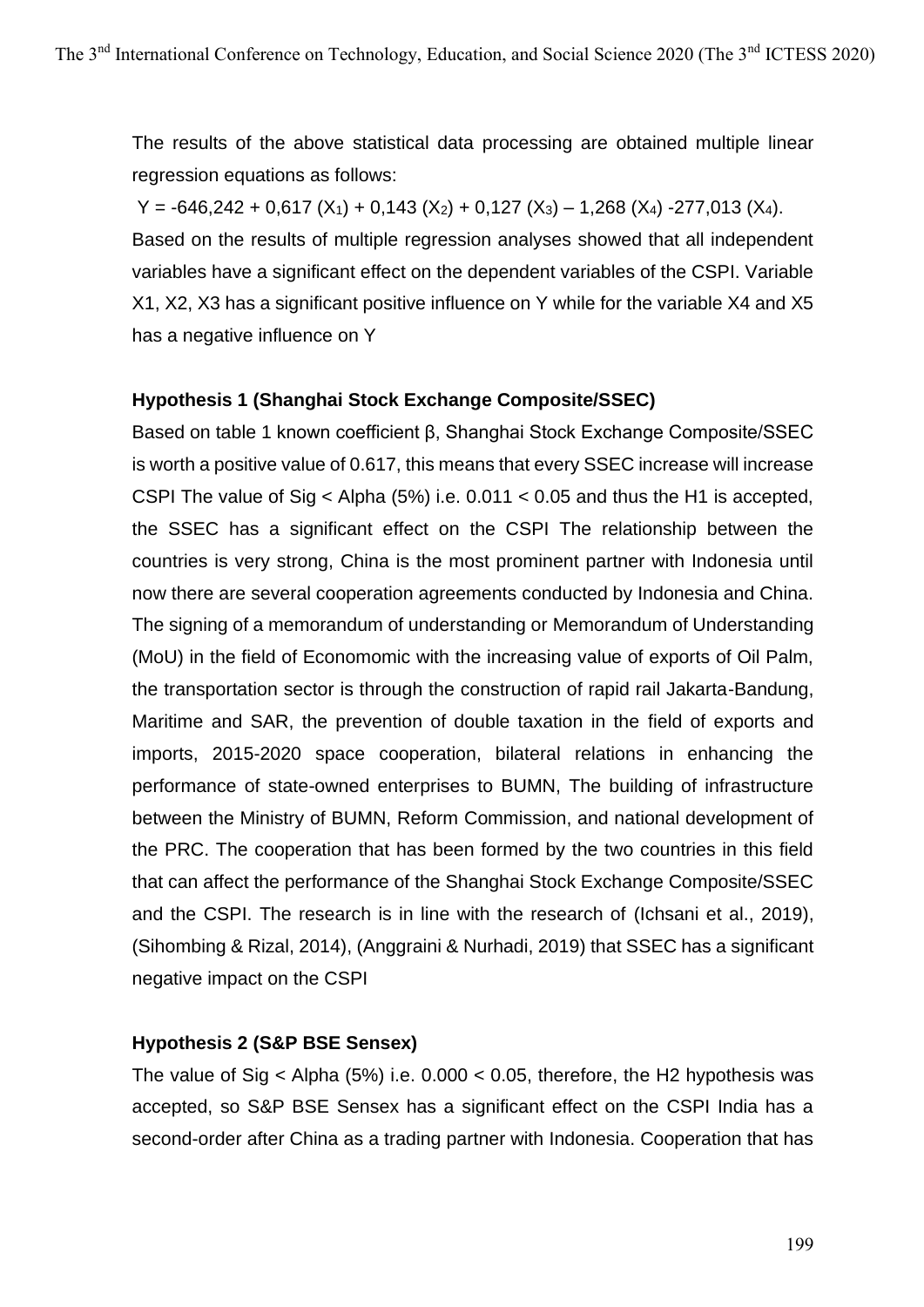been conducted both countries also many of them in the field of economics, defence, cooperation and use of space, technical cooperation in the railway sector between the Ministry of Transportation and the Ministry of Railways Republic of India, cooperation in science and technology, tourism field, cooperation techniques in the field of development of civil apparatus capacity of the State, and the field of health. Thereby affecting the performance of S&P BSE Sensex and CSPI.

### **Hypothesis 3 (Exchange Rate)**

The value of Sig  $\lt$  Alpha (5%) i.e. 0.001  $\lt$  0.05 and thus the hypothesis 3 is acceptable, the exchange rate (Rupiah currency exchange rate against the US dollar) has a significant effect on the CSPI Weakening Rupiah exchange rate or a strong dollar exchange rate can increase the cost of import of raw materials and increase interest rates (Sunariah, 2011). So if the import value is high then the cost is reduced to get the raw material so it increases and will be on the return of the trade that is decreasing and ultimately affect the price of the stock. If the Dollar rate rises then the trend of the investors will be more interested to raise the capital in the form of Vallas Dollar, this will certainly result in a decrease in the purchasing power of stocks that eventually the CSPI will weaken.

Supporting research (Surbakti et al., 2016), (Sartika, 2017) contrary to (Jayanti et al., 2013) that the exchange rate negatively and significantly affects the CSPI, (Oktavia & Handayani, 2018) found that the exchange rate did not affect the CSPI

## **Hypothesis 4 (World Gold Price)**

The value of Sig  $\lt$  alpha (5%) i.e. 0.000  $\lt$  0.05 and thus the H4 is acceptable, the world gold the has a significant effect on the CSPI, with a coefficient β negative value of 1.268 indicates that the world gold prices are negatively significant to the CSPI. The world gold price based on the chart above shows an increase despite the Covid-19 pandemic, this situation caused the CSPI to decline because the investor will sell its shares and switch investments to gold. Gold it self has a fixed and standard instrinsik value, so it is easy to buy and melt at any time and is not affected by the inflation movement so that investors will be more interested in investing in gold than in the stock. In line with research (Twite, 2002), (Kusumawati &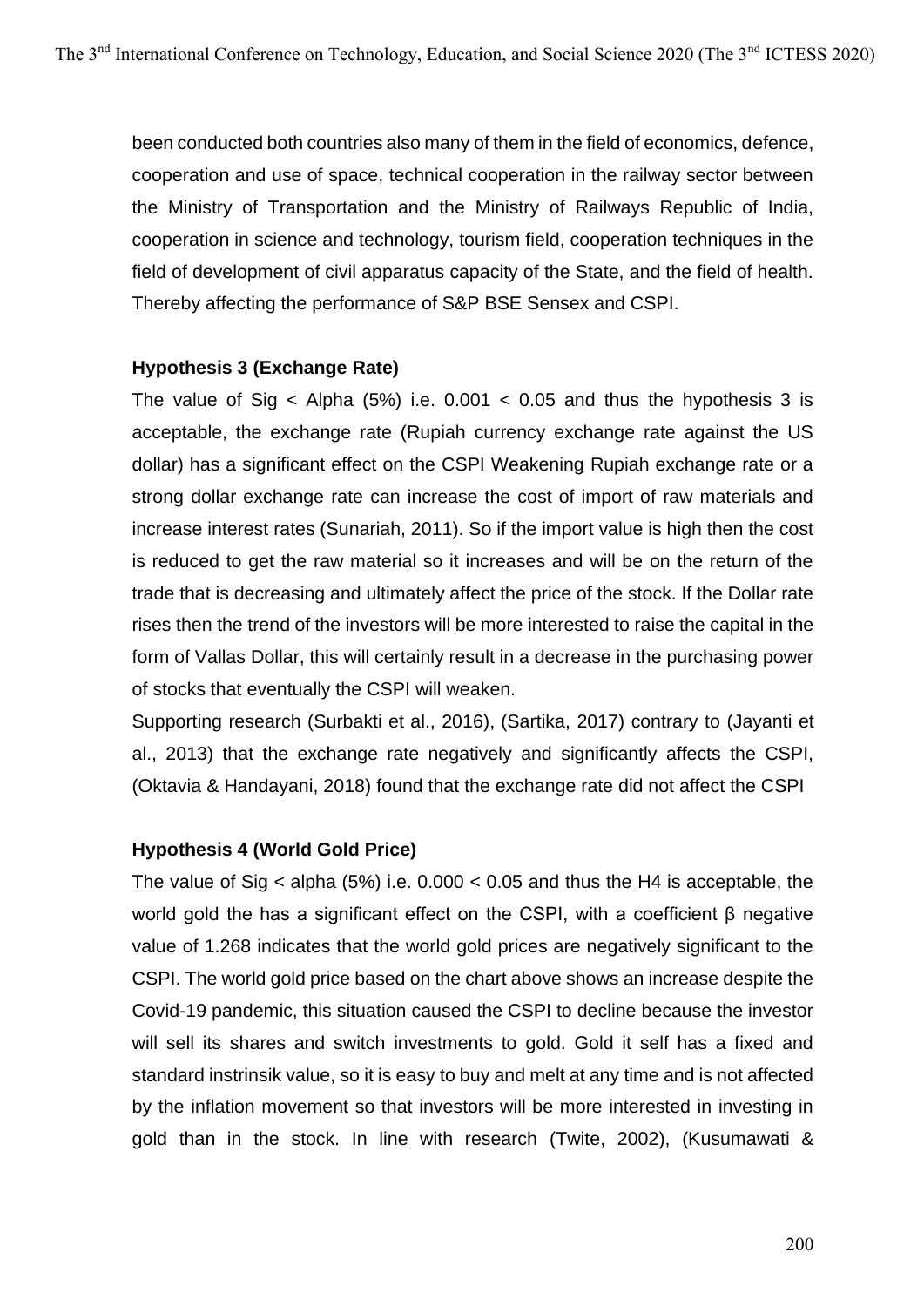Asandimitra, 2017) contrary to the research results of (Rusbariand, 2012), (Lawrence, 2013), that world gold prices do not affect the CSPI

### **Hypothesis 5 (Inflation)**

The value of Sig < Alpha (5%) i.e. 0.003 < 0.05 as H5 hypotheses are accepted, inflation has a significant effect on the CSPI with a negative coefficient of β indicating that inflation has a significant negative impact on the CSPI. The demand for goods and services in the Indonesian community during the Covid-19 was reduced drastically due to the implementation of large-scale social restriction in various regions to reduce the spread of viruses, resulting in decreased inflation. Investors tend to hold their shares for sale due to declining market demand causing the CSPI to be stagnant movements.

The results of this study were not in line with the research conducted by (Kaisoji, 2014), (Jayanti et al., 2013), (Wahyudi, 2016), inflation does not affect the CSPI

## **CONCLUSION**

Based on the results of the analysis and the discussion can be concluded that the Shanghai Stock Exchange composite influential to the CSPI, the S&P BSE Sensex significant effect on the CSPI, significant impact on the CSPI, gold price significantly negative impact of the CSPI, inflation is significantly negative against 2020 the CSPI before and during the government decided to lockdown due to the spread of the Covid-19 virus on March 20, 2020.

## **REFERENCES**

- Aditya, Sinaga, B. M., & Maulana, A. (2018). Influence Of Foreign Exchange Index, Macroeconomic Indicators And Global Economic Crisis On Joint Stock Price Index In Indonesia. *Journal Of Management And Business Applications*,, *4*(2), 284–295. https://doi.org/http://dx.doi.org/10.17358/jabm.4.2.284
- Anggraini, F. N., & Nurhadi. (2019). Dow Jones Industrial Average Index (DJIA), Shanghai Stock Exchange Index (SSE), USD/IDR Rate, and BI Rate Impact On The Consolidated Stock Price Index (CSPI) On The Indonesia Stock Exchange (BEI) period 2015-2018. *Indonesian Journal of Business, 10*(1), 57– 69.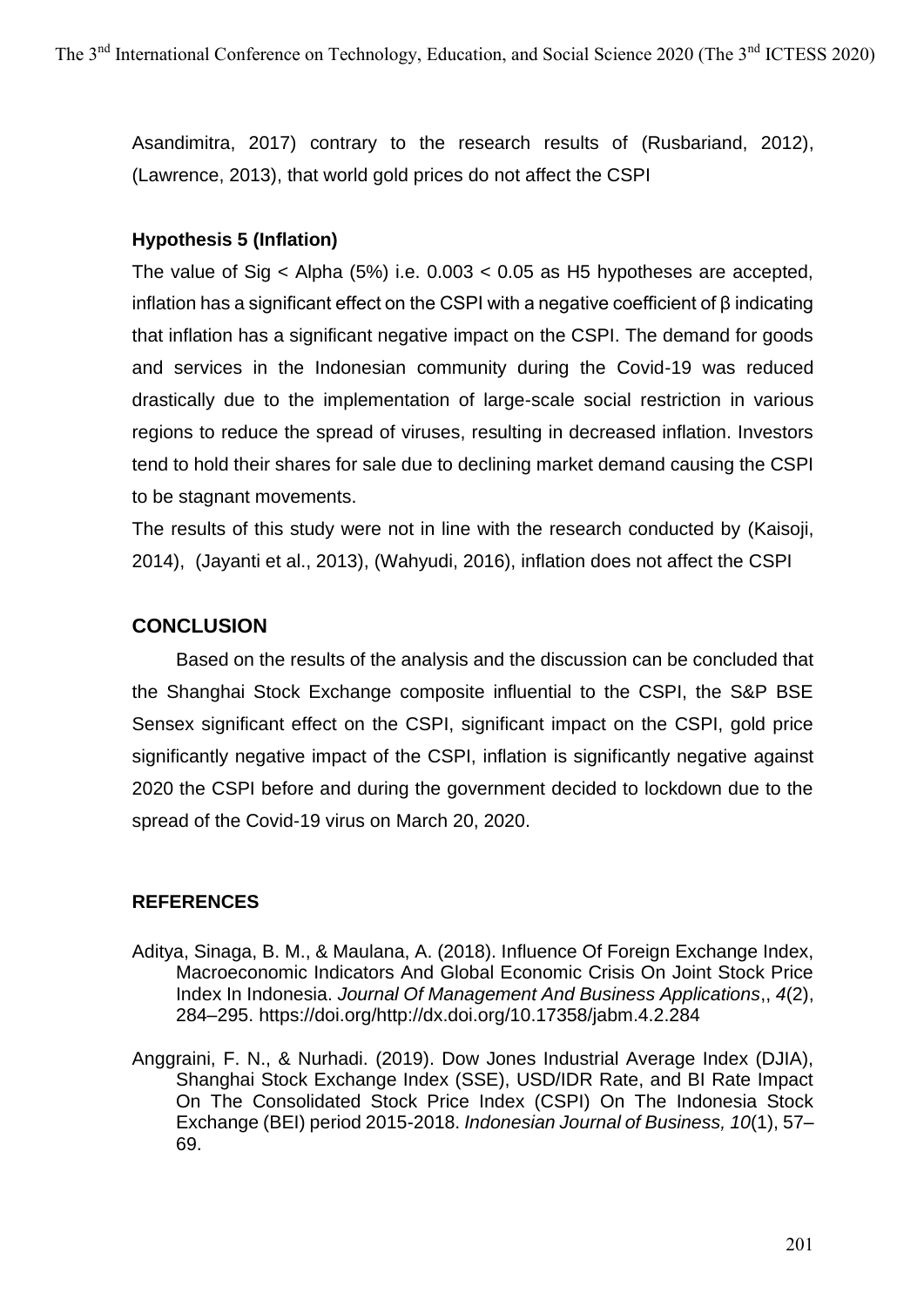- Ato Forson, J., & Janrattanagul, J. (2014). Selected Macroeconomic Variables And Stock Market Movements: Empirical Evidence From Thailand. *Contemporary Economics*, *8*(2), 157–174. https://doi.org/10.5709/ce.1897-9254.138
- Dewi, K. C., & Masithoh, R. (2020). JKSE And Trading Activities Before After Covid-19 Outbreak. *Research Journal of Accounting and Business Management (RJABM)*, *4*(1), 1–6. https://doi.org/https://doi.org/10.31293/rjabm.v4i1.4671 Fahmi, I. (2013). *Pengantar Pasar Modal*. Bandung: Alfabeta.
- Hooker, M. A. (2004). Macroeconomic Factors And Emerging Market Equity Returns: A Bayesian Model Selection Approach. *Emerging Markets Review*, *5*(4), 379–387. https://doi.org/10.1016/j.ememar.2004.09.001
- Ichsani, S., Mariana, C., & Andari, D. (2019). Does the Indonesia composite index get affected by the Asia composite index? *International Journal of Innovation, Creativity and Change*, *6*(7), 1–13. Retrieved from www.ijicc.net
- Jayanti, Y., Darminto, & Sudjana, N. (2013). Dow Jones Index, And KLSE Index On Composite Stock Price Index (CSPI) study on Indonesia Stock Exchange period January 2010-December 2013. Journal Business Administration *(JAB)*, *11*(1), 1–10.
- Kusumawati, D. A., & Asandimitra, N. (2017). Impact of Global Index , Gold Price and Macro Economic Variable for Indonesia Composite Index. *Journal of Finance and Accounting*, *8*(2), 53–62. Retrieved from www.iiste.org
- Narayan, S., & Narayan, P. K. (2012). Do US Macroeconomic Conditions Affect Asian Stock Markets? *Journal of Asian Economics*, *23*(6), 669–679. https://doi.org/10.1016/j.asieco.2012.05.001
- Nugraha, I. W. W., & Dewi, M. R. (2015). Influence of SBI rate, Exchange Rate And World Market Index On CSPI Study On Indonesia Stock Exchange. *Journal Of Management, Business Strategy And Entrepreneurship,*, *9*(1), 33–41. https://doi.org/https://www.google.com/search?q=issn%2302-8890
- Oktavia, S., & Handayani, W. (2018). Effect Of Rupiah Exchange Rate, GDP Growth, And Dow Jones Index On Composite Stock Price Index In Indonesia Stock Exchange. *Journal Of Accounting and Strategik Finance (JASF)*, *1*(01), 23–32. Retrieved from http://jasf.upnjatim.ac.id
- Prasetyanto, P. K. (2017). The Effect Of Gross Domestic Product And Inflation On Composite Stock Price Index On Indonesia Stock Exchange Period 2002- 2009. *Journal Accounting And Business Research Airlangga*, *1*(1), 60–84. https://doi.org/10.31093/jraba.v1i1.9
- Rusbariand, et al. (2012). Analysis Of Inflation Rate, World Oil Prices, World Gold Prices, And Rupiah Exchange Rates On Movement JII On Indonesia Stock